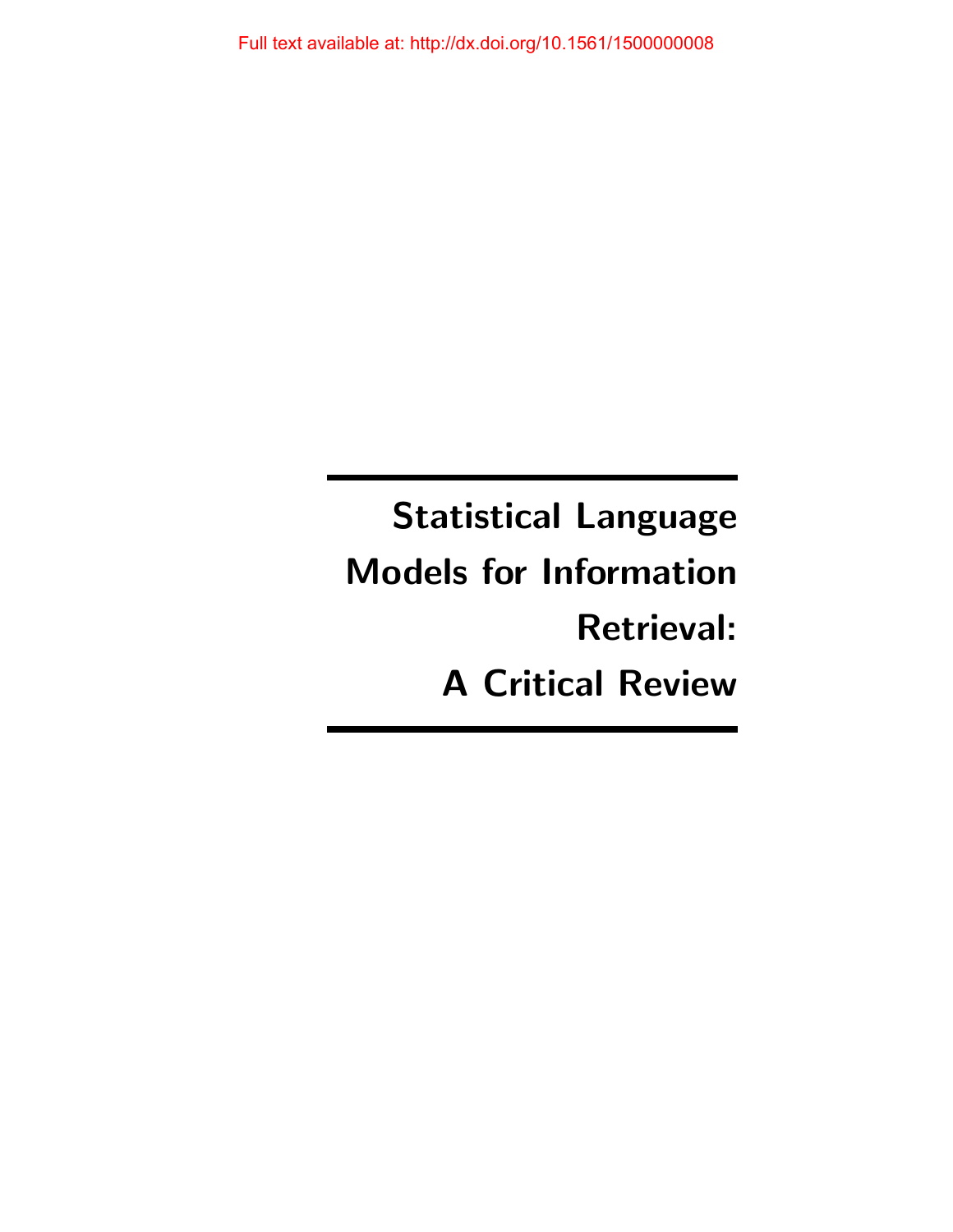# Statistical Language Models for Information Retrieval: A Critical Review

# ChengXiang Zhai

University of Illinois at Urbana-Champaign Urbana, IL 61801 USA czhai@cs.uiuc.edu



Boston – Delft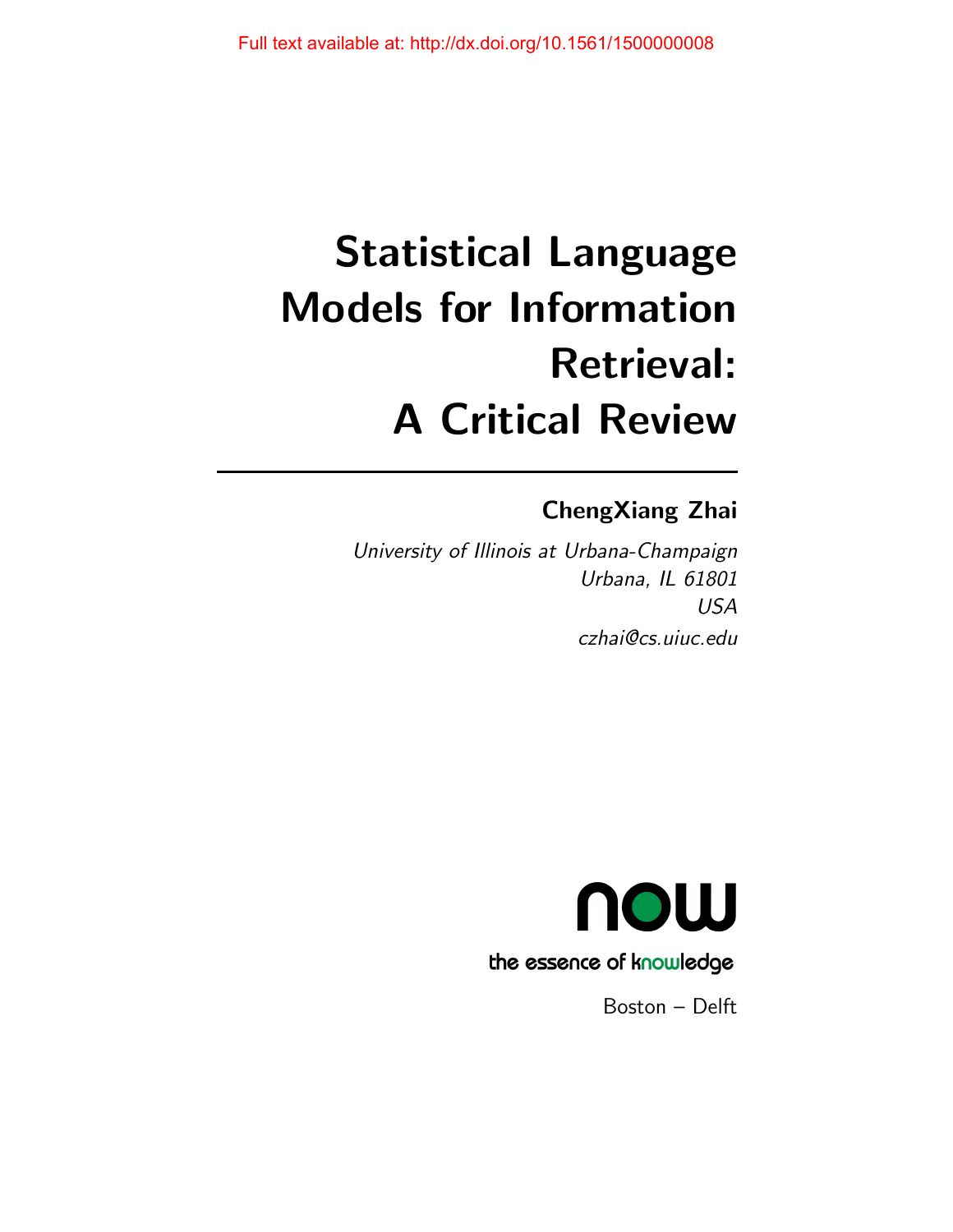# Foundations and Trends ${}^{\text{\textregistered}}$  in Information Retrieval

Published, sold and distributed by: now Publishers Inc. PO Box 1024 Hanover, MA 02339 USA Tel. +1-781-985-4510 www.nowpublishers.com sales@nowpublishers.com

Outside North America: now Publishers Inc. PO Box 179 2600 AD Delft The Netherlands Tel. +31-6-51115274

The preferred citation for this publication is C. Zhai, Statistical Language Models for Information Retrieval A Critical Review, Foundation and Trends<sup> $\mathbb{R}$ </sup> in Information Retrieval, vol 2, no 3, pp 137–213, 2008

ISBN: 978-1-60198-186-8 c 2008 C. Zhai

All rights reserved. No part of this publication may be reproduced, stored in a retrieval system, or transmitted in any form or by any means, mechanical, photocopying, recording or otherwise, without prior written permission of the publishers.

Photocopying. In the USA: This journal is registered at the Copyright Clearance Center, Inc., 222 Rosewood Drive, Danvers, MA 01923. Authorization to photocopy items for internal or personal use, or the internal or personal use of specific clients, is granted by now Publishers Inc for users registered with the Copyright Clearance Center (CCC). The 'services' for users can be found on the internet at: www.copyright.com

For those organizations that have been granted a photocopy license, a separate system of payment has been arranged. Authorization does not extend to other kinds of copying, such as that for general distribution, for advertising or promotional purposes, for creating new collective works, or for resale. In the rest of the world: Permission to photocopy must be obtained from the copyright owner. Please apply to now Publishers Inc., PO Box 1024, Hanover, MA 02339, USA; Tel. +1-781-871-0245; www.nowpublishers.com; sales@nowpublishers.com

now Publishers Inc. has an exclusive license to publish this material worldwide. Permission to use this content must be obtained from the copyright license holder. Please apply to now Publishers, PO Box 179, 2600 AD Delft, The Netherlands, www.nowpublishers.com; e-mail: sales@nowpublishers.com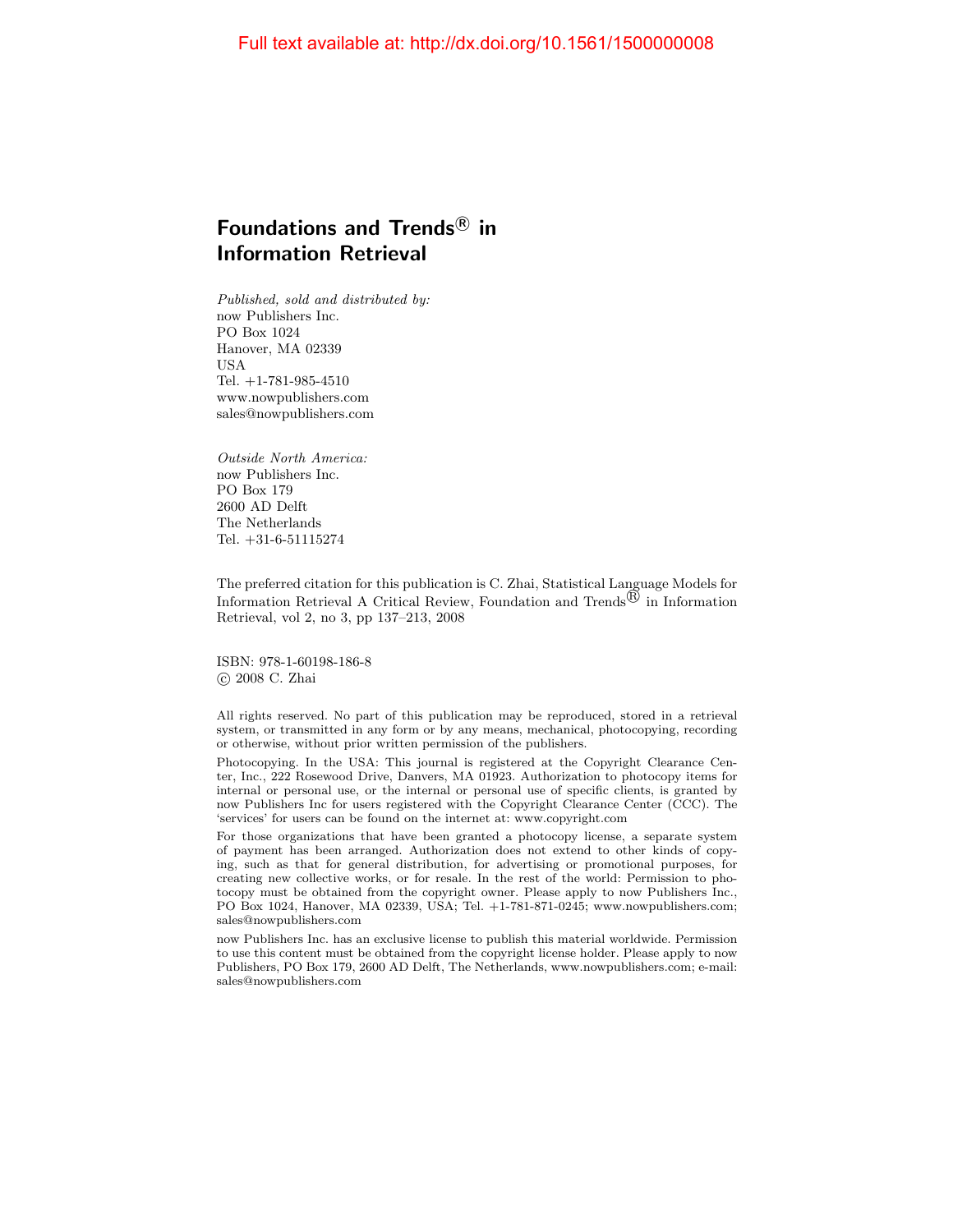# Foundations and Trends<sup>®</sup> in Information Retrieval

Volume 2 Issue 3, 2008 Editorial Board

### Editors-in-Chief:

Jamie Callan Carnegie Mellon University callan@cmu.edu

### Fabrizio Sebastiani

Consiglio Nazionale delle Ricerche fabrizio.sebastiani@isti.cnr.it

### Editors

Alan Smeaton (Dublin City University) Andrei Z. Broder (Yahoo! Research) Bruce Croft (University of Massachusetts, Amherst) Charles L.A. Clarke (University of Waterloo) Ellen Voorhees (National Institute of Standards and Technology) Ian Ruthven (University of Strathclyde, Glasgow) James Allan (University of Massachusetts, Amherst) Justin Zobel (RMIT University, Melbourne) Maarten de Rijke (University of Amsterdam) Marcello Federico (ITC-irst) Norbert Fuhr (University of Duisburg-Essen) Soumen Chakrabarti (Indian Institute of Technology) Susan Dumais (Microsoft Research) Wei-Ying Ma (Microsoft Research Asia) William W. Cohen (CMU)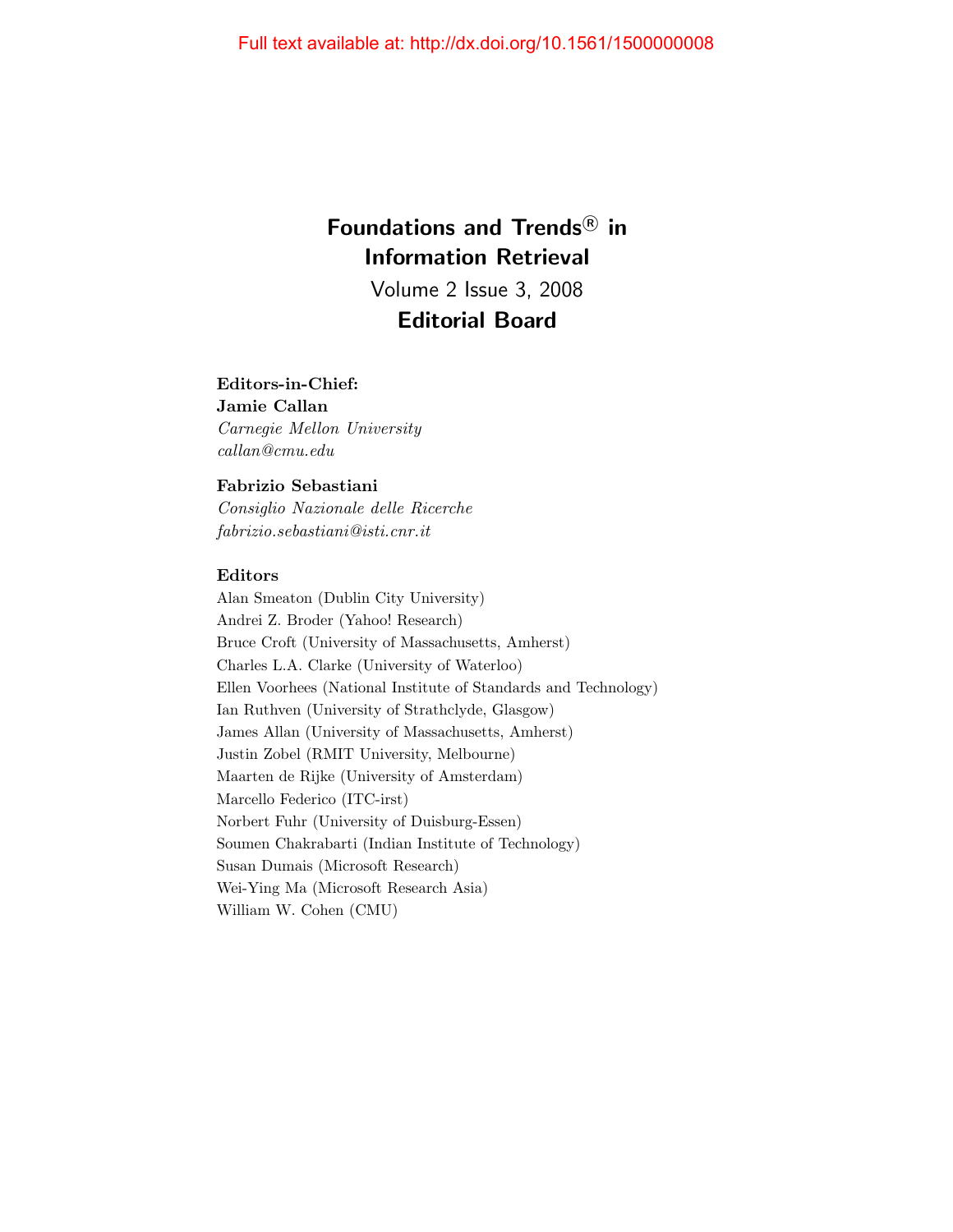# Editorial Scope

Foundations and Trends $^{\textcircled{\textrm{B}}}$  in Information Retrieval will publish survey and tutorial articles in the following topics:

- Applications of IR
- Architectures for IR
- Collaborative filtering and recommender systems
- Cross-lingual and multilingual IR
- Distributed IR and federated search
- Evaluation issues and test collections for IR
- Formal models and language models for IR
- IR on mobile platforms
- Indexing and retrieval of structured documents
- Information categorization and clustering
- Information extraction
- Information filtering and routing
- Metasearch, rank aggregation and data fusion
- Natural language processing for IR
- Performance issues for IR systems, including algorithms, data structures, optimization techniques, and scalability
- Question answering
- Summarization of single documents, multiple documents, and corpora
- Text mining
- Topic detection and tracking
- Usability, interactivity, and visualization issues in IR
- User modelling and user studies for IR
- Web search

### Information for Librarians

Foundations and Trends<sup>®</sup> in Information Retrieval, 2008, Volume 2, 4 issues. ISSN paper version 1554-0669. ISSN online version 1554-0677. Also available as a combined paper and online subscription.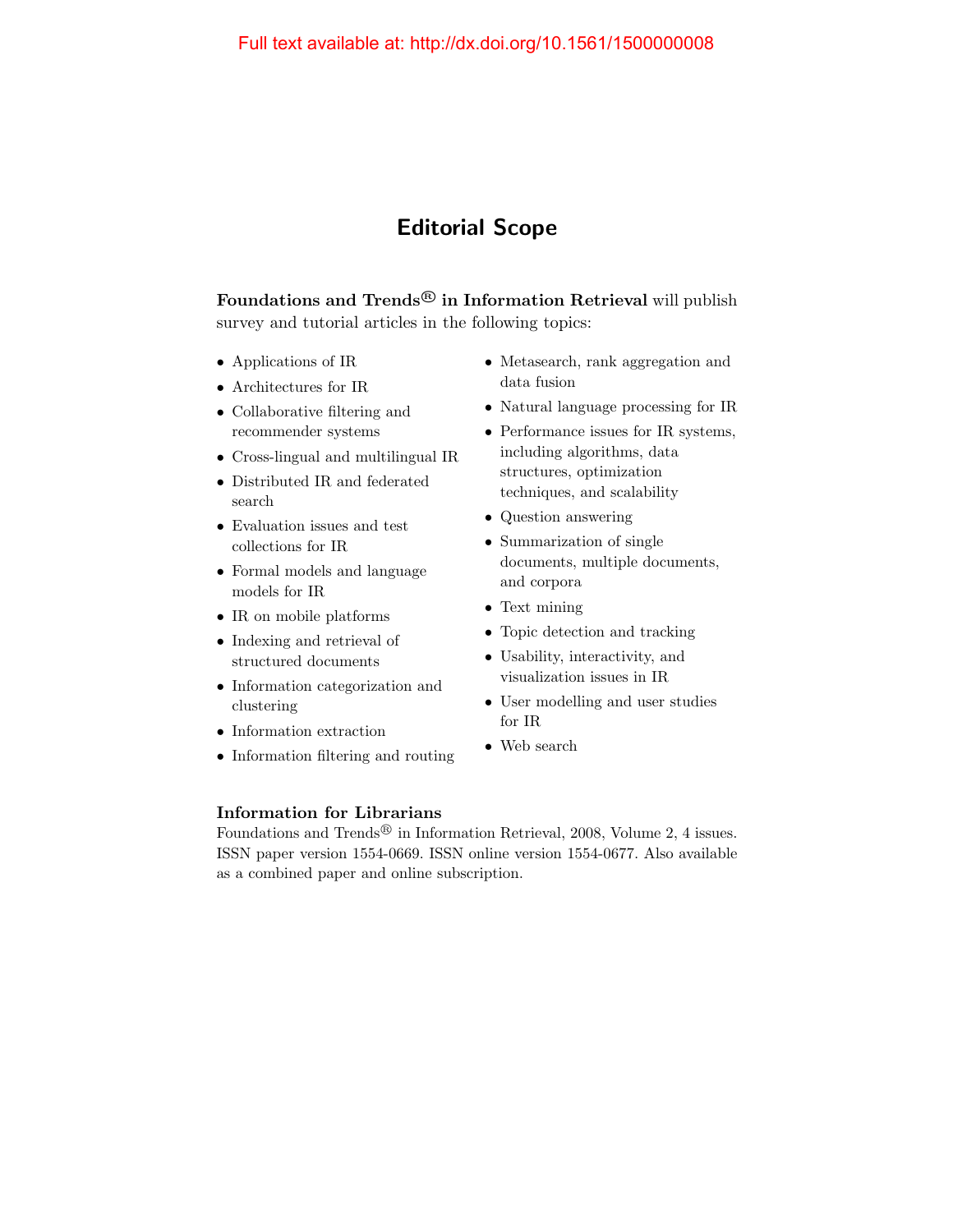Foundations and Trends<br> $^{\circledR}$  in Information Retrieval Vol. 2, No. 3 (2008) 137–213 c 2008 C. Zhai DOI: 10.1561/1500000008



## Statistical Language Models for Information Retrieval A Critical Review

## ChengXiang Zhai

University of Illinois at Urbana-Champaign, 201 N. Goodwin, Urbana, IL 61801, USA, czhai@cs.uiuc.edu

### Abstract

Statistical language models have recently been successfully applied to many information retrieval problems. A great deal of recent work has shown that statistical language models not only lead to superior empirical performance, but also facilitate parameter tuning and open up possibilities for modeling nontraditional retrieval problems. In general, statistical language models provide a principled way of modeling various kinds of retrieval problems. The purpose of this survey is to systematically and critically review the existing work in applying statistical language models to information retrieval, summarize their contributions, and point out outstanding challenges.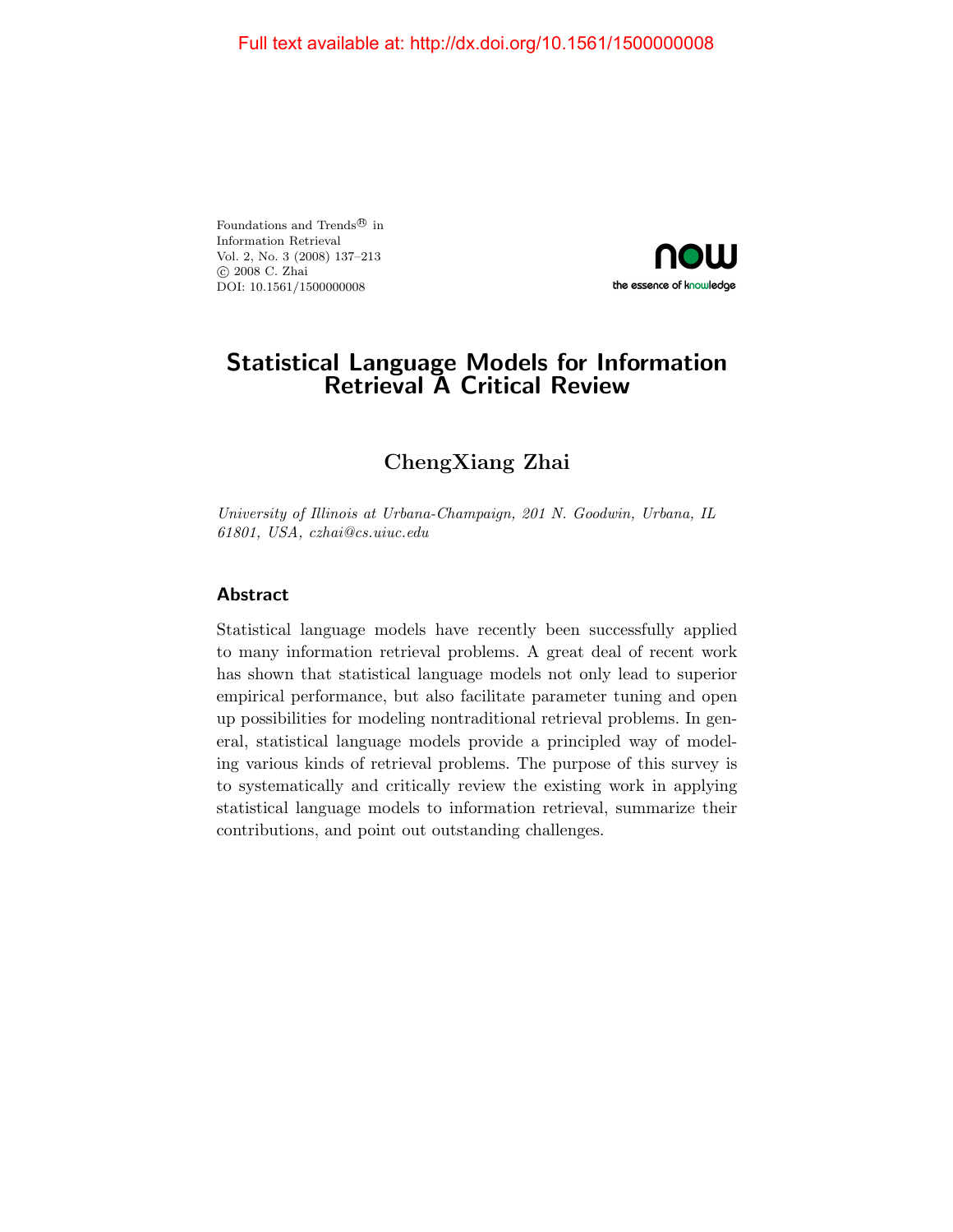# **Contents**

| Introduction<br>1                                              | $\mathbf{1}$   |
|----------------------------------------------------------------|----------------|
| The Basic Language Modeling Approach<br>$\bf{2}$               | 5              |
| 2.1<br>Ponte and Croft's Pioneering Work                       | $\overline{5}$ |
| BBN and Twenty-One in TREC-7<br>2.2                            | 8              |
| Variants of the Basic Language Modeling Approach<br>2.3        | 11             |
| 2.4<br>Summary                                                 | 14             |
| <b>Understanding Query Likelihood Scoring</b><br>3             | 15             |
| Relevance-based Justification for Query Likelihood<br>3.1      | 15             |
| Query Likelihood, Smoothing, and TF-IDF Weighting<br>$3.2\,$   | 18             |
| Improving the Basic Language Modeling Approach<br>4            | $\bf{21}$      |
| Beyond Unigram Models<br>4.1                                   | 21             |
| 4.2<br>Cluster-based Smoothing and Document Expansion          | 23             |
| 4.3<br>Parsimonious Language Models                            | 25             |
| 4.4<br>Full Bayesian Query Likelihood                          | 26             |
| <b>Translation Model</b><br>4.5                                | 27             |
| 4.6<br>Summary                                                 | 29             |
| Query Models and Feedback in Language Models<br>5              | 31             |
| Difficulty in Supporting Feedback with Query Likelihood<br>5.1 | 31             |
| Kullback-Leibler Divergence Retrieval Model<br>5.2             | 32             |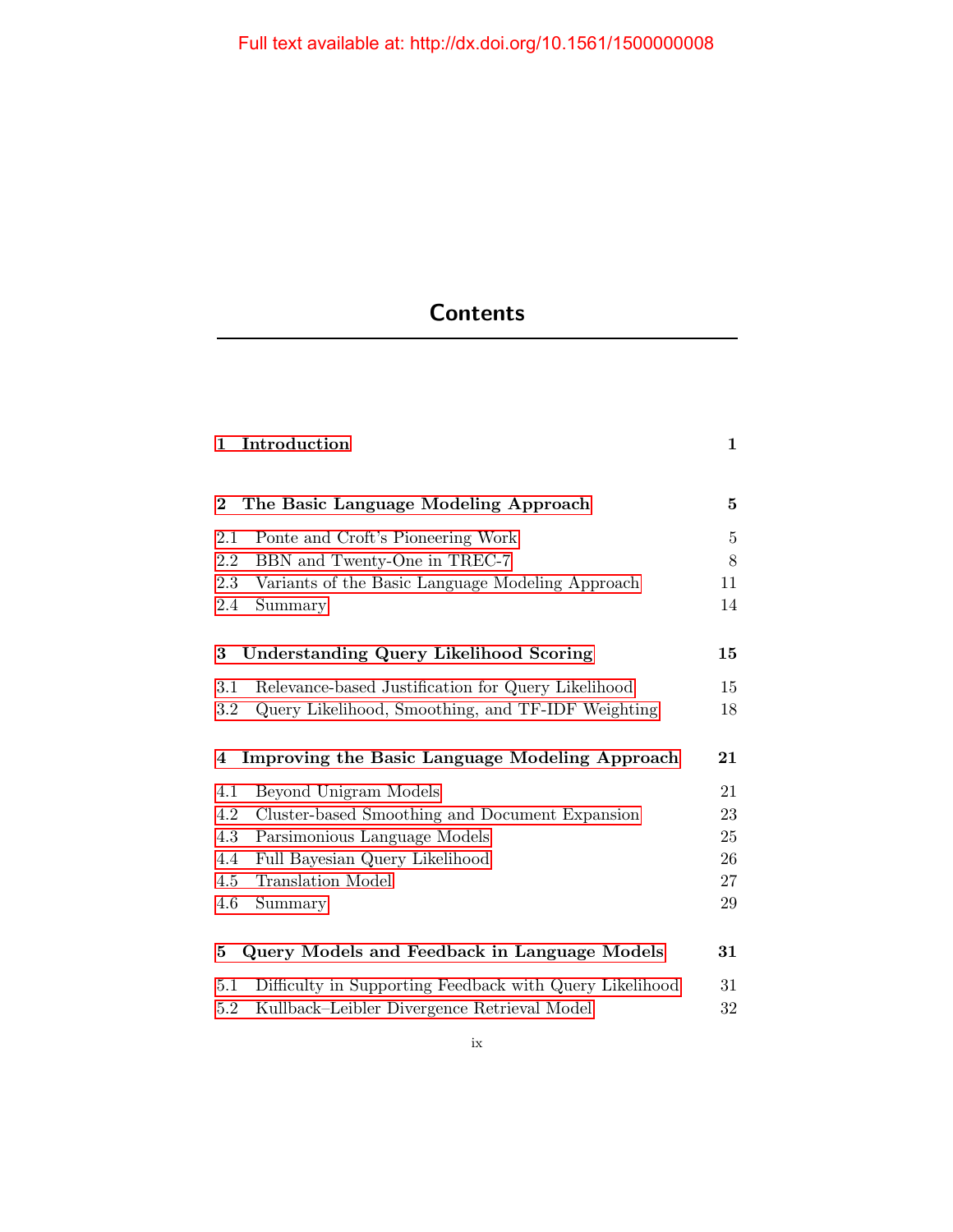| 5.3             | Estimation of Query Models                       | 34 |
|-----------------|--------------------------------------------------|----|
| 5.4             | Summary                                          | 43 |
|                 |                                                  |    |
| 6               | Language Models for Special Retrieval Tasks      | 45 |
| 6.1             | Cross-lingual Information Retrieval              | 45 |
| 6.2             | Distributed Information Retrieval                | 47 |
| 6.3             | Structured Document Retrieval and Combining      |    |
|                 | Representations                                  | 48 |
| 6.4             | Personalized and Context-sensitive Search        | 50 |
| 6.5             | Expert Finding                                   | 51 |
| $6.6\,$         | Modeling Redundancy and Novelty                  | 52 |
| 6.7             | Predicting Query Difficulty                      | 53 |
| 6.8             | Subtopic Retrieval                               | 54 |
| 6.9             | Topic Mining                                     | 54 |
|                 | 6.10 Summary                                     | 56 |
| 7               | <b>Unifying Different Language Models</b>        | 57 |
| 7.1             | Risk Minimization                                | 58 |
| 7.2             | Generative Relevance                             | 59 |
| 8               | <b>Summary and Outlook</b>                       | 61 |
|                 |                                                  |    |
| 8.1             | Language Models vs. Traditional Retrieval Models | 61 |
| 8.2             | Summary of Research Progress                     | 63 |
| 8.3             | <b>Future Directions</b>                         | 65 |
| Acknowledgments |                                                  | 69 |
|                 | References                                       | 71 |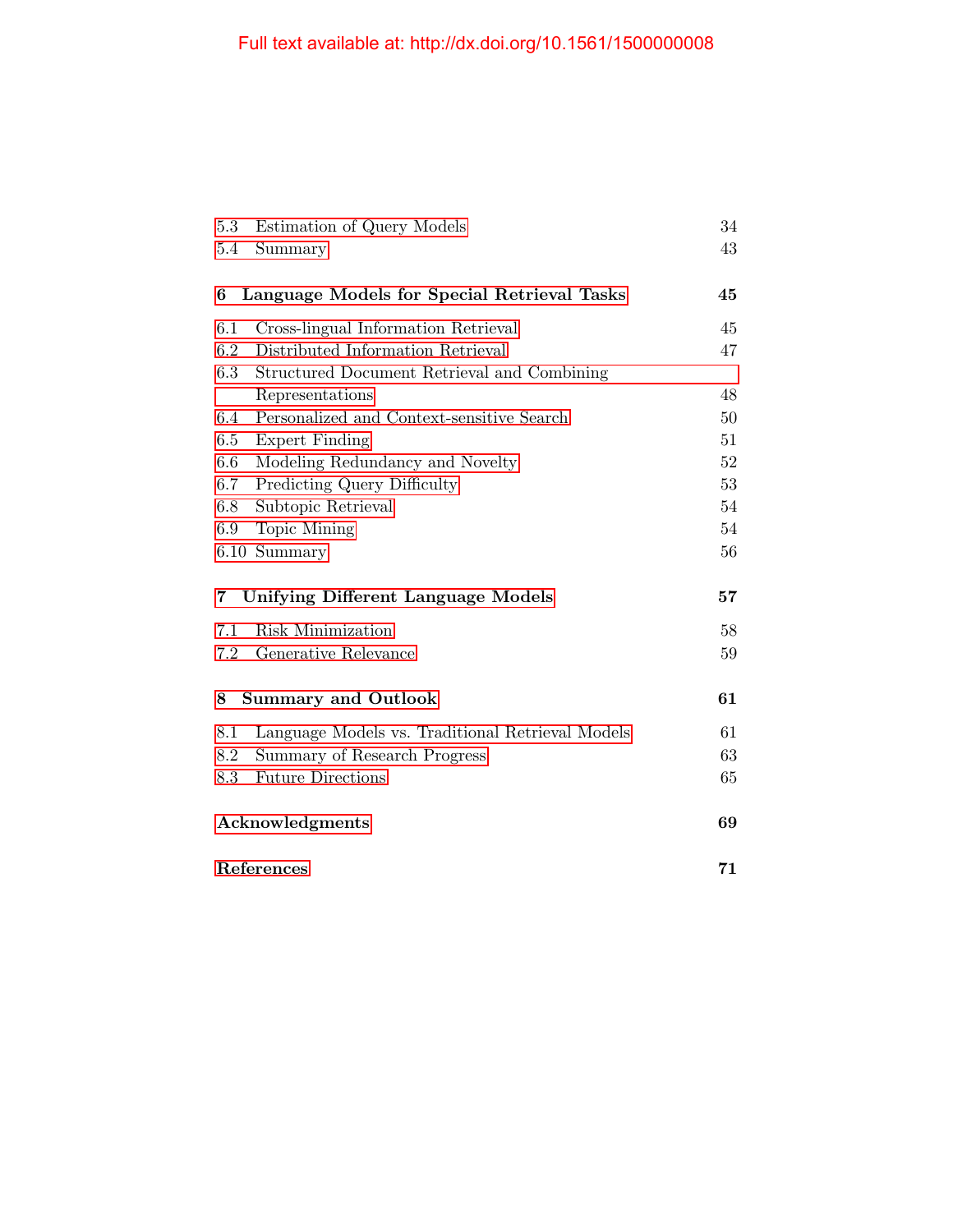<span id="page-8-0"></span>

The goal of an information retrieval (IR) system is to rank documents optimally given a query so that relevant documents would be ranked above nonrelevant ones. In order to achieve this goal, the system must be able to score documents so that a relevant document would ideally have a higher score than a nonrelevant one.

Clearly the retrieval accuracy of an IR system is directly determined by the quality of the scoring function adopted. Thus, not surprisingly, seeking an optimal scoring function (retrieval function) has always been a major research challenge in information retrieval. A retrieval function is based on a retrieval model, which formalizes the notion of relevance and enables us to derive a retrieval function that can be computed to score and rank documents.

Over the decades, many different types of retrieval models have been proposed and tested. A great diversity of approaches and methodology has developed, but no single unified retrieval model has proven to be most effective. Indeed, finding the single optimal retrieval model has been and remains a long-standing challenge in information retrieval research.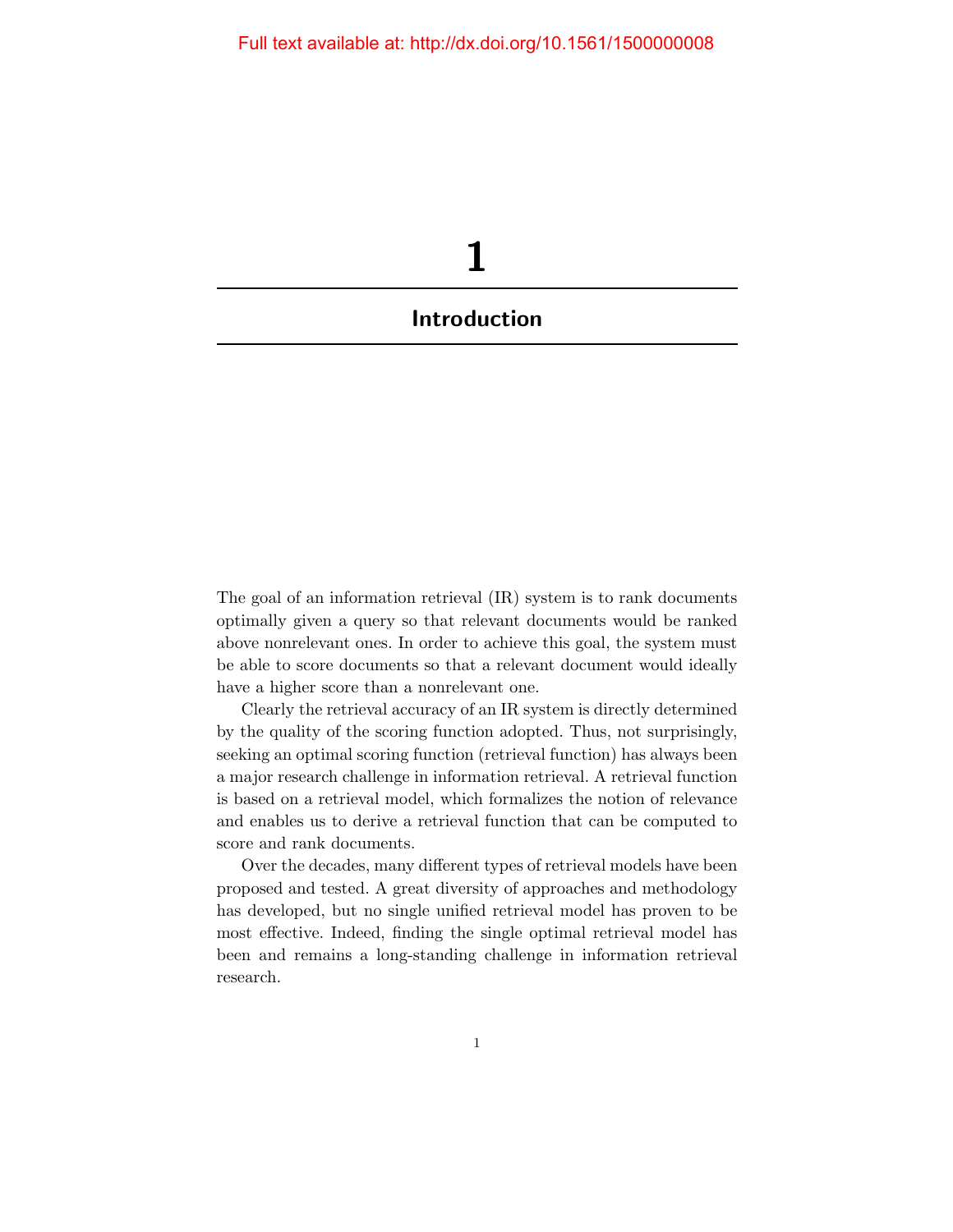### 2 Introduction

The field has progressed in two different ways. On the one hand, theoretical models have been proposed often to model relevance through inferences; representative models include the logic models [\[27,](#page-13-0) [111,](#page-18-0) [115\]](#page-18-1) and the inference network model [\[109\]](#page-18-2). However, these models, while theoretically interesting, have not been able to *directly* lead to empirically effective models, even though heuristic instantiations of them can be effective. On the other hand, there have been many empirical studies of models, including many variants of the vector space model [\[89,](#page-16-0) [90,](#page-16-1) [91,](#page-16-2) [96\]](#page-17-0) and probabilistic models [\[26,](#page-12-0) [51,](#page-14-0) [80,](#page-16-3) [83,](#page-16-4) [110,](#page-18-3) [109\]](#page-18-2). The vector-space model with heuristic TF-IDF weighting and document length normalization has traditionally been one of the most effective retrieval models, and it remains quite competitive as a state of the art retrieval model. The popular BM25 (Okapi) retrieval function is very similar to a TF-IDF vector space retrieval function, but it is motivated and derived from the 2-Poisson probabilistic retrieval model [\[84,](#page-16-5) [86\]](#page-16-6) with heuristic approximations. BM25 is one of the most robust and effective retrieval functions. Another effective retrieval model is divergence from randomness which is based on probabilistic justifications for several term weighting components [\[1\]](#page-11-0).

While both vector space models and BM25 rely on heuristic design of retrieval functions, an interesting class of probabilistic models called language modeling approaches to retrieval have led to effective retrieval functions without much heuristic design. In particular, the query likelihood retrieval function [\[80\]](#page-16-3) with Dirichlet prior smoothing [\[124\]](#page-19-0) has comparable performance to the most effective TF-IDF weighting retrieval functions including BM25 [\[24\]](#page-12-1). Due to their good empirical performance and great potential of leveraging statistical estimation methods, the language modeling approaches have been attracting much attention since Ponte and Croft's pioneering paper published in ACM SIGIR 1998 [\[80\]](#page-16-3). Many variations of the basic language modeling approach have since been proposed and studied, and language models have now been applied to multiple retrieval tasks such as crosslingual retrieval [\[54\]](#page-14-1), distributed IR [\[95\]](#page-17-1), expert finding [\[25\]](#page-12-2), passage retrieval [\[59\]](#page-14-2), web search [\[47,](#page-14-3) [76\]](#page-16-7), genomics retrieval [\[129\]](#page-19-1), topic tracking [\[41,](#page-13-1) [53,](#page-14-4) [99\]](#page-17-2), and subtopic retrieval [\[122\]](#page-18-4).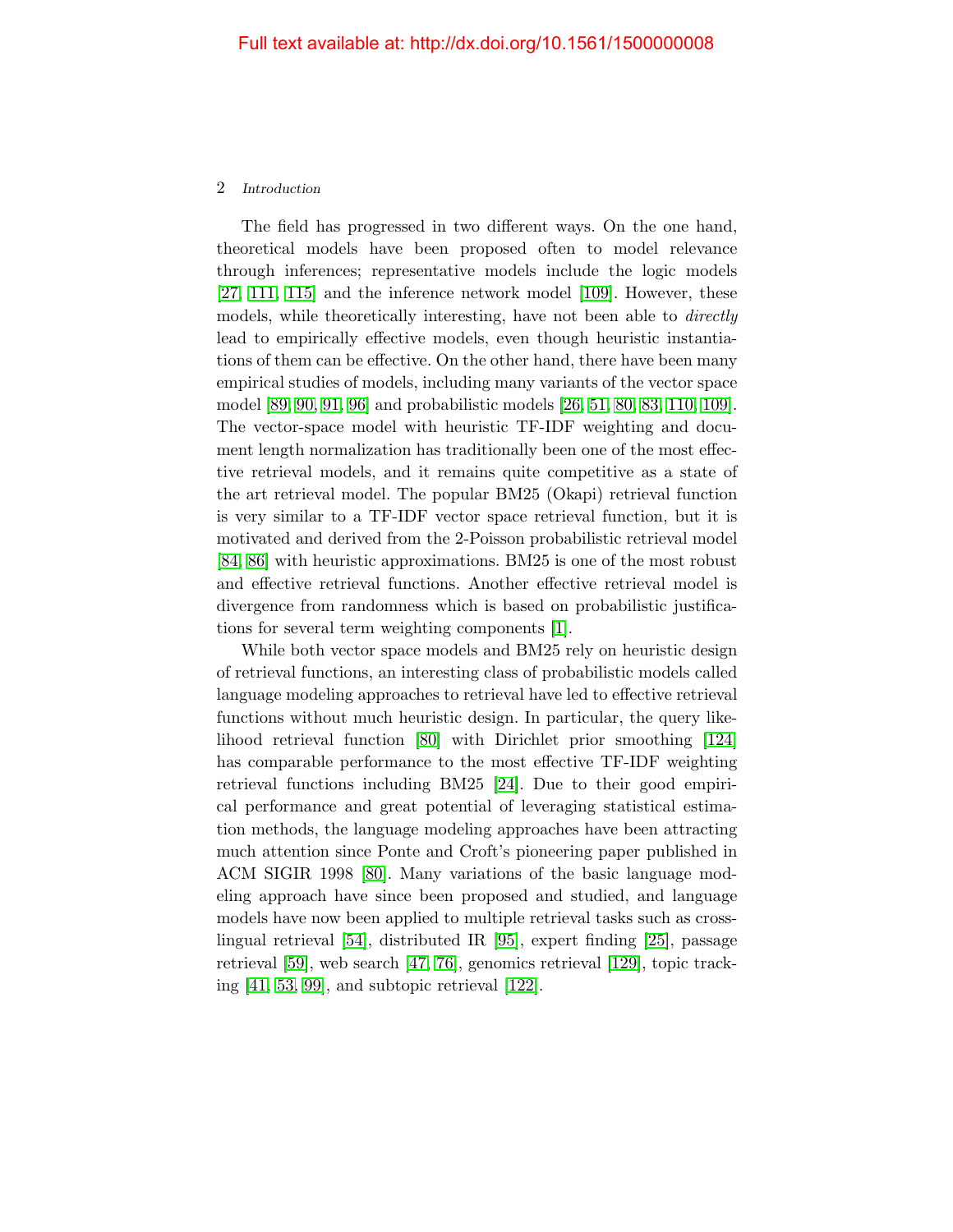This survey is to systematically review this development of the language modeling approaches. We will survey a wide range of retrieval models based on language modeling and attempt to make connections between this new family of models and traditional retrieval models. We will summarize the progress we have made so far in these models and point out remaining challenges to be solved in order to further increase their impact.

The survey is written for readers who have already had some basic knowledge about information retrieval. Readers with no prior knowledge about information retrieval will find it more comfortable to read an IR textbook (e.g., [\[29,](#page-13-2) [63\]](#page-15-0)) first before reading this survey. The readers are also assumed to have already had some basic knowledge about probability and statistics such as maximum likelihood estimator, but a reader should still be able to follow the high-level discussion in the survey even without such background.

The rest of the survey is organized as follows. In Section [2,](#page--1-0) we review the very first generation of language models which are computationally as efficient as any other existing retrieval model. The success of these early models has stimulated many follow-up studies and extensions of language models for retrieval. In Section [3,](#page--1-0) we review work that aims at understanding why these language models are effective and why they can be justified based on relevance. In Section [4,](#page--1-0) we review work on extending and improving the basic language modeling approach. Feedback is an important component in an IR system, but it turns out that there is some difficulty in supporting feedback with the first generation basic language modeling approach. In Section [5,](#page--1-0) we review several lines of work on developing and extending language models to support feedback (particularly pseudo feedback). They are among the most effective language models for retrieval. In Section [6,](#page--1-0) we further review a wide range of applications of language models to different special retrieval tasks where a standard language model is often extended or adapted to better fit a specific application. Finally, in Section [7,](#page--1-0) we briefly review some work on developing general theoretical frameworks to facilitate systematic applications of language models to IR. We summary the survey and discuss future research directions in Section [8.](#page--1-0)

3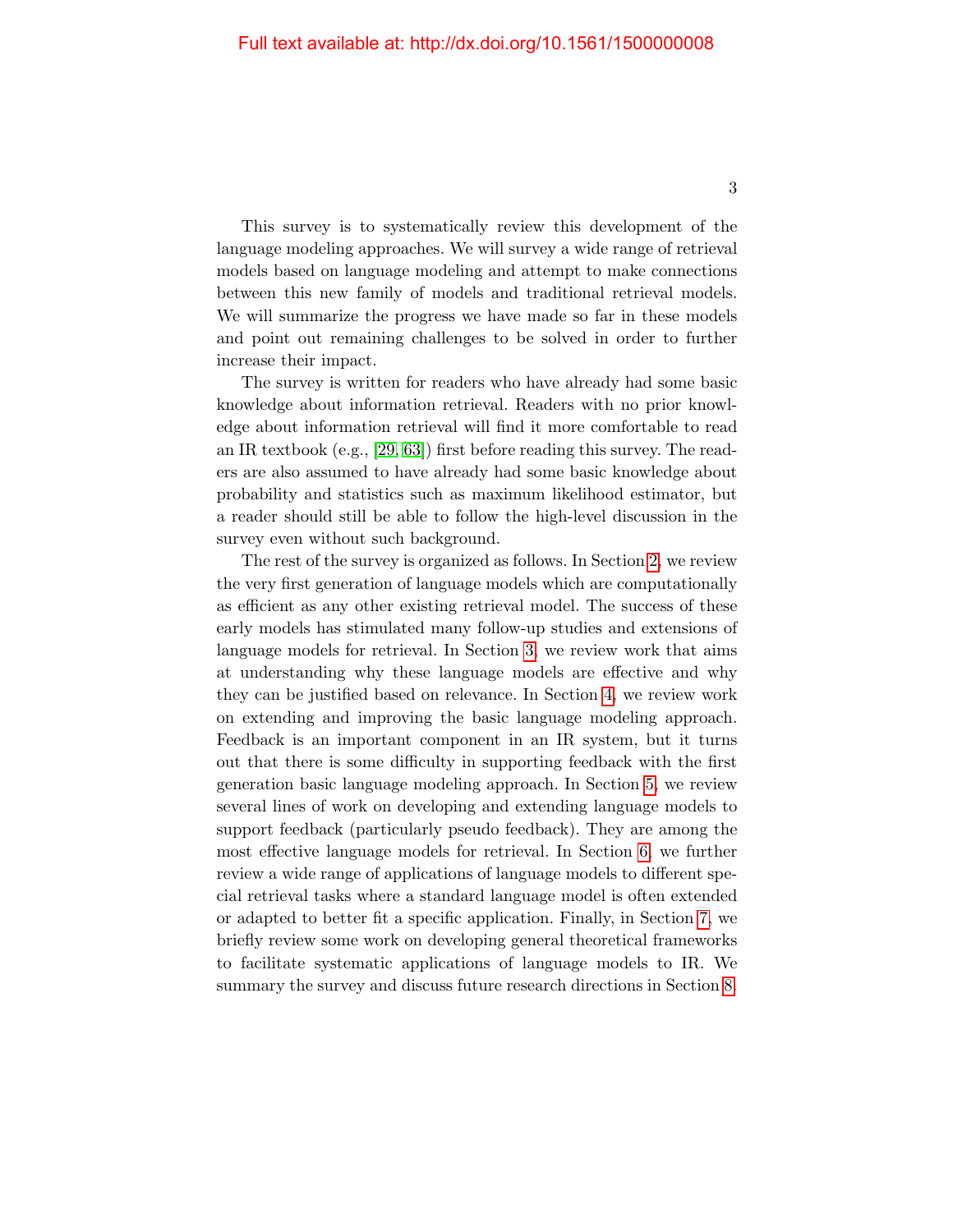- <span id="page-11-0"></span>[1] G. Amati and C. J. V. Rijsbergen, "Probabilistic models of information retrieval based on measuring the divergence from randomness," ACM Transactions on Information System, vol. 20, pp. 357–389, 2002.
- [2] J. Bai, J.-Y. Nie, G. Cao, and H. Bouchard, "Using query contexts in information retrieval," in Proceedings of ACM SIGIR 2007, pp. 15–22, 2007.
- [3] K. Balog, L. Azzopardi, and M. de Rijke, "Formal models for expert finding in enterprise corpora," in Proceedings of SIGIR-06, 2006.
- [4] A. Berger and J. Lafferty, "Information retrieval as statistical translation," in Proceedings of the 1999 ACM SIGIR Conference on Research and Development in Information Retrieval, pp. 222–229, 1999.
- [5] A. L. Berger and J. D. Lafferty, "The Weaver system for document retrieval," in Proceedings of TREC 1999, 1999.
- [6] J. Berger, Statistical Decision Theory and Bayesian Analysis. Springer-Verlap, 1985.
- [7] D. Blei, T. Griffiths, M. Jordan, and J. Tenenbaum, "Hierarchical topic models and the nested Chinese restaurant process," in Neural Information Processing Systems (NIPS) 16, 2003.
- [8] D. Blei and J. Lafferty, "Correlated topic models," in *Proceedings of NIPS* '05: Advances in Neural Information Processing Systems 18, 2005.
- [9] D. Blei, A. Ng, and M. Jordan, "Latent Dirichlet allocation," Journal of Machine Learning Research, vol. 3, pp. 993–1022, 2003.
- [10] D. M. Blei and J. D. Lafferty, "Dynamic topic models," in Proceedings of the 23rd International Conference on Machine Learning, pp. 113–120, 2006.
- [11] P. F. Brown, J. Cocke, S. A. D. Pietra, V. J. D. Pietra, F. Jelinek, J. D. Lafferty, R. L. Mercer, and P. S. Roossin, "A statistical approach to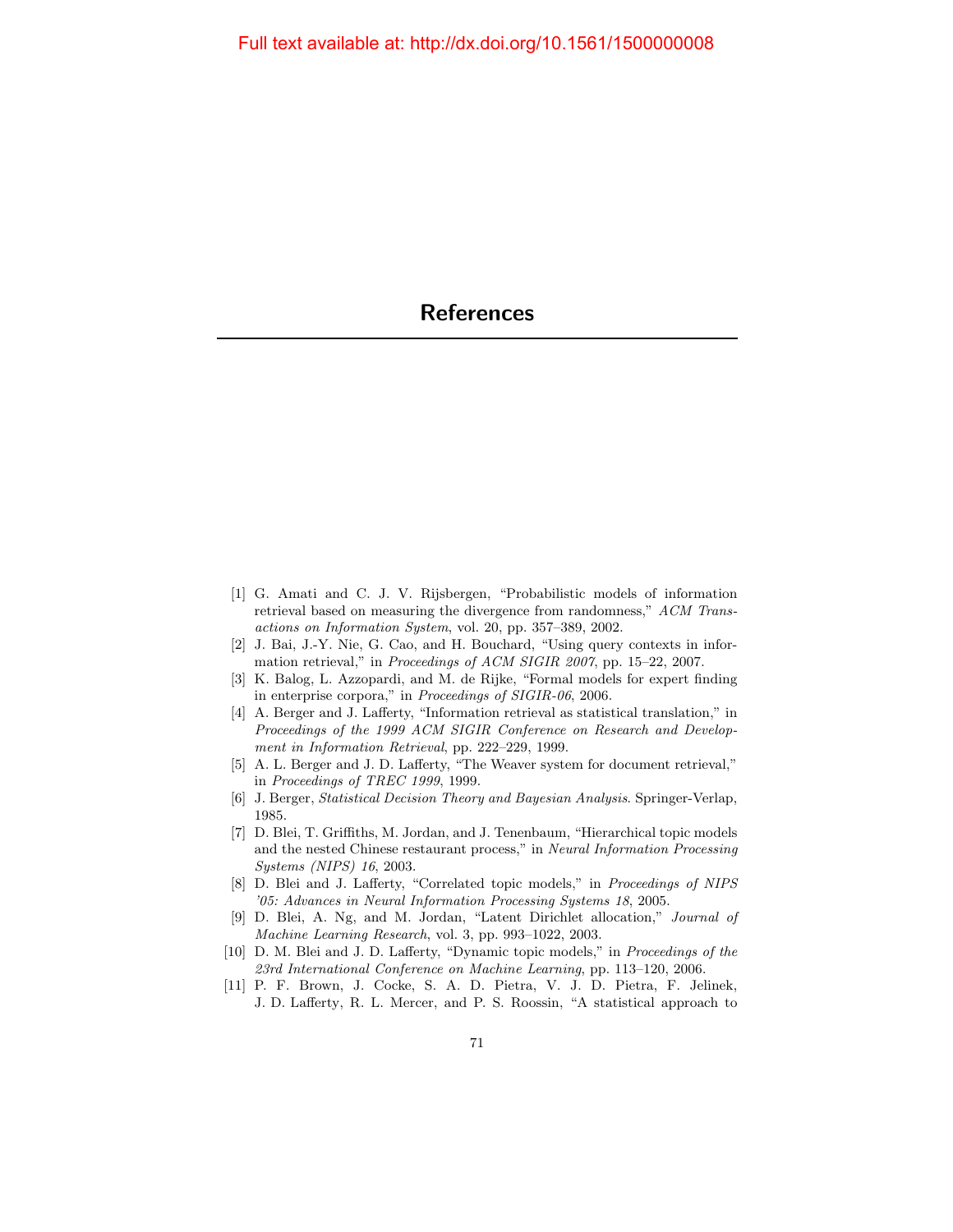machine translation," Computational Linguistics, vol. 16, no. 2, pp. 79–85, 1990.

- [12] C. Burges, T. Shaked, E. Renshaw, A. Lazier, M. Deeds, N. Hamilton, and G. Hullender, "Learning to rank using gradient descent," in ICML '05: Proceedings of the 22nd International Conference on Machine Learning, pp. 89– 96, USA, New York, NY: ACM, 2005.
- [13] C. J. C. Burges, R. Ragno, and Q. V. Le, "Learning to rank with nonsmooth cost functions," in Proceedings of NIPS 2006, (B. Scholkopf, J. C. Platt, and T. Hoffman, eds.), pp. 193–200, 2006.
- [14] G. Cao, J.-Y. Nie, and J. Bai, "Integrating word relationships into language models," in Proceedings of the 2005 ACM SIGIR Conference on Research and Development in Information Retrieval, pp. 298–305, 2005.
- [15] Z. Cao, T. Qin, T.-Y. Liu, M.-F. Tsai, and H. Li, "Learning to rank: From pairwise approach to listwise approach," in Proceedings of ICML 2007, Volume 227 of ACM International Conference Proceeding Sereies, (Z. Ghahramani, ed.), pp. 129–136, 2007.
- [16] J. Carbonell and J. Goldstein, "The use of MMR, diversity-based reranking for reordering documents and producing summaries," in Proceedings of SIGIR'98, pp. 335–336, 1998.
- [17] S. F. Chen and J. Goodman, "An empirical study of smoothing techniques for language modeling," Technical Report TR-10-98, Harvard University, 1998.
- [18] K. Collins-Thompson and J. Callan, "Query expansion using random walk models," in *Proceedings of ACM CIKM 2005*, pp. 704–711, 2005.
- [19] K. Collins-Thompson and J. Callan, "Estimation and use of uncertainty in pseudo-relevance feedback," in Proceedings of ACM SIGIR 2007, pp. 303–310, 2007.
- [20] W. B. Croft and D. Harper, "Using probabilistic models of document retrieval without relevance information," *Journal of Documentation*, vol. 35, pp. 285– 295, 1979.
- [21] S. Cronen-Townsend, Y. Zhou, and W. B. Croft, "Predicting query performance," in Proceedings of the 25th Annual International ACM SIGIR conference on Research and Development in Information Retrieval (SIGIR 2002), pp. 299–306, August 2002.
- [22] A. P. Dempster, N. M. Laird, and D. B. Rubin, "Maximum likelihood from incomplete data via the EM algorithm," Journal of Royal Statistical Society B, vol. 39, pp. 1–38, 1977.
- [23] D. A. Evans and C. Zhai, "Noun-phrase analysis in unrestricted text for information retrieval," in Proceedings of ACL 1996, pp. 17–24, 1996.
- <span id="page-12-1"></span>[24] H. Fang, T. Tao, and C. Zhai, "A formal study of information retrieval heuristics," in Proceedings of the 2004 ACM SIGIR Conference on Research and Development in Information Retrieval, pp. 49–56, 2004.
- <span id="page-12-2"></span>[25] H. Fang and C. Zhai, "Probabilistic models for expert finding," in Proceedings of ECIR 2007, pp. 418–430, 2007.
- <span id="page-12-0"></span>[26] N. Fuhr, "Probabilistic models in information retrieval," The Computer Journal, vol. 35, pp. 243–255, 1992.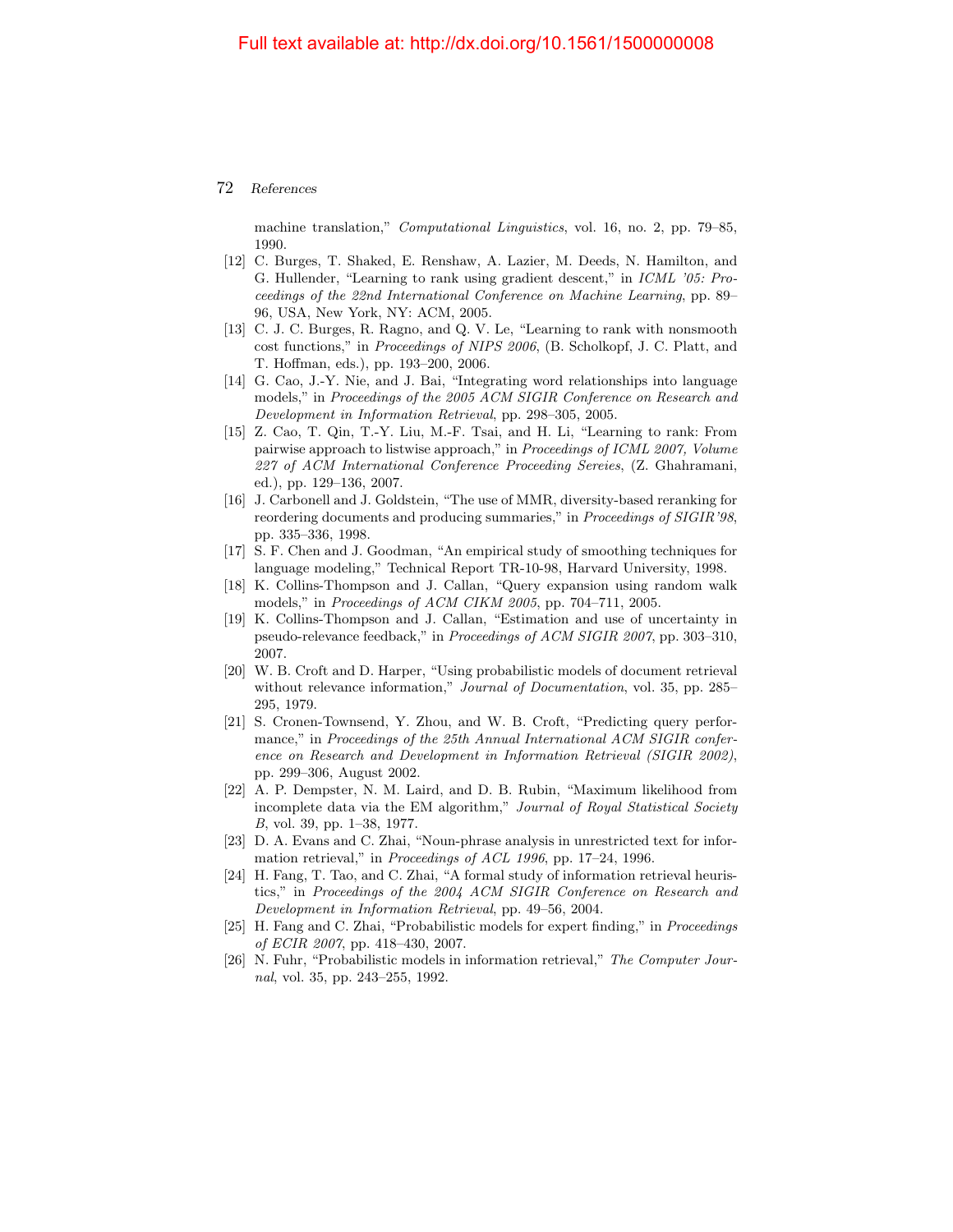- <span id="page-13-0"></span>[27] N. Fuhr, "Language models and uncertain inference in information retrieval," in Proceedings of the Language Modeling and IR Workshop, pp. 6–11, May 31–June 1 2001.
- [28] J. Gao, J.-Y. Nie, G. Wu, and G. Cao, "Dependence language model for information retrieval," in SIGIR '04: Proceedings of the 27th Annual International ACM SIGIR conference on Research and Development in Information Retrieval, pp. 170–177, USA, New York, NY: ACM, 2004.
- <span id="page-13-2"></span>[29] D. Grossman and O. Frieder, Information retrieval: Algorithms and heuristics. Springer, 2004.
- [30] D. Hiemstra, "A probabilistic justification for using tf x idf term weighting in information retrieval," International Journal on Digital Libraries, vol. 3, pp. 131–139, 2000.
- [31] D. Hiemstra, "Using language models for information retrieval," PhD Thesis, University of Twente, 2001.
- [32] D. Hiemstra, "Term-specific smoothing for the language modeling approach to information retrieval: The importance of a query term," in Proceedings of ACM SIGIR 2002, pp. 35–41, 2002.
- [33] D. Hiemstra, "Statistical language models for intelligent XML retrieval," in Intelligent Search on XML Data, pp. 107–118, 2003.
- [34] D. Hiemstra and W. Kraaij, "Twenty-One at TREC-7: Ad-hoc and crosslanguage track," in Proceedings of Seventh Text REtrieval Conference (TREC-7), pp. 227–238, 1998.
- [35] D. Hiemstra, S. Robertson, and H. Zaragoza, "Parsimonious language models for information retrieval," in SIGIR '04: Proceedings of the 27th annual international ACM SIGIR conference on Research and development in information retrieval, pp. 178–185, USA, New York, NY: ACM, 2004.
- [36] T. Hofmann, "The cluster-abstraction model: Unsupervised learning of topic hierarchies from text data," in Proceedings of IJCAI' 99, pp. 682–687, 1999.
- [37] T. Hofmann, "Probabilistic latent semantic analysis," in Proceedings of UAI 1999, pp. 289–296, 1999.
- [38] T. Hofmann, "Probabilistic latent semantic indexing," in Proceedings of ACM SIGIR'99, pp. 50–57, 1999.
- [39] F. Jelinek, Statistical Methods for Speech Recognition. MIT Press, 1997.
- [40] F. Jelinek and R. Mercer, "Interpolated estimation of Markov source parameters from sparse data," in Pattern Recognition in Practice, (E. S. Gelsema and L. N. Kanal, eds.), pp. 381–402, 1980.
- <span id="page-13-1"></span>[41] H. Jin, R. Schwartz, S. Sista, and F. Walls, "Topic tracking for radio, tv broadcast, and newswire," in Proceedings of the DARPA Broadcast News Workshop, pp. 199–204, 1999.
- [42] R. Jin, A. G. Hauptmann, and C. Zhai, "Title language model for information retrieval," in Proceedings of ACM SIGIR 2002, pp. 42–48, 2002.
- [43] T. Joachims, "Optimizing search engines using clickthrough data," in Proceedings of the ACM KDD 2002, pp. 133–142, 2002.
- [44] S. M. Katz, "Estimation of probabilities from sparse data for the language model component of a speech recognizer," IEEE Transactions on Acoustics, Speech and Signal Processing, vol. ASSP-35, pp. 400–401, 1987.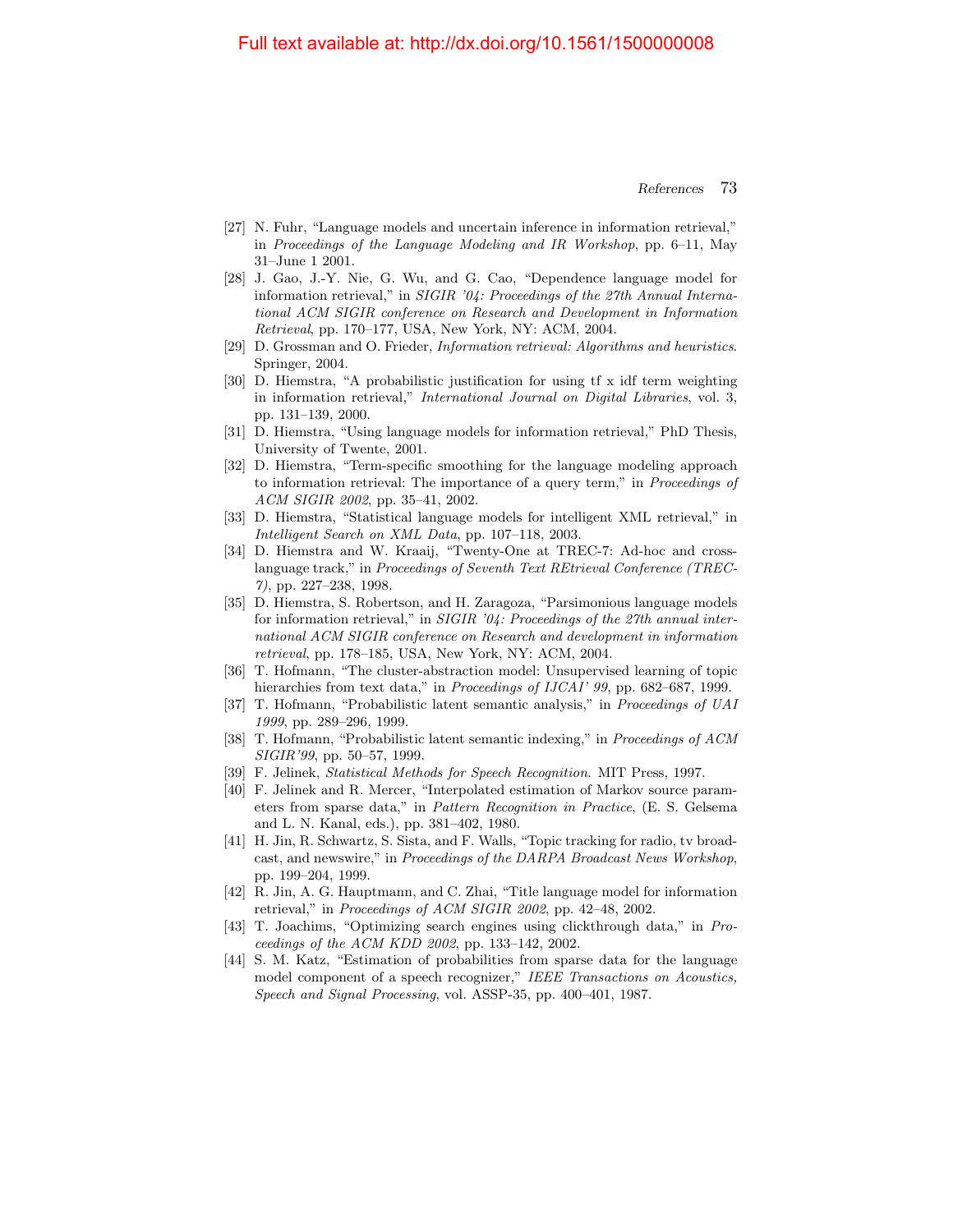- [45] R. Kneser and H. Ney, "Improved backing-off for m-gram language modeling," in Proceedings of the IEEE International Conference on Acoustics, Speech and Signal Processing, pp. 181–184, 1995.
- [46] W. Kraaij, "Variations on language modeling for information retrieval," PhD Thesis, University of Twente, 2004.
- <span id="page-14-3"></span>[47] W. Kraaij, T. Westerveld, and D. Hiemstra, "The importance of prior probabilities for entry page search," in Proceedings of ACM SIGIR 2002, pp. 27–34, 2002.
- [48] O. Kurland and L. Lee, "Corpus structure, language models, and ad hoc information retrieval," in SIGIR '04: Proceedings of the 27th Annual International Conference on Research and Development in Information Retrieval, pp. 194– 201, ACM Press, 2004.
- [49] O. Kurland and L. Lee, "PageRank without hyperlinks: Structural re-ranking using links induced by language models," in SIGIR '05: Proceedings of the 28th Annual International ACM SIGIR Conference on Research and Development in Information Retrieval, pp. 306–313, USA, New York, NY: ACM, 2005.
- [50] J. Lafferty and C. Zhai, "Document language models, query models, and risk minimization for information retrieval," in *Proceedings of SIGIR'01*, pp. 111-119, September 2001.
- <span id="page-14-0"></span>[51] J. Lafferty and C. Zhai, "Probabilistic relevance models based on document and query generation," in Language Modeling and Information Retrieval, (W. B. Croft and J. Lafferty, eds.), pp. 1–6, Kluwer Academic Publishers, 2003.
- [52] V. Lavrenko, "A generative theory of relevance," PhD Thesis, University of Massachusetts, Amherst, 2004.
- <span id="page-14-4"></span>[53] V. Lavrenko, J. Allan, E. DeGuzman, D. LaFlamme, V. Pollard, and S. Thomas, "Relevance models for topic detection and tracking," in Proceedings of the Second International Conference on Human Language Technology Research, pp. 115–121, San Francisco, CA, USA: Morgan Kaufmann Publishers Inc., 2002.
- <span id="page-14-1"></span>[54] V. Lavrenko, M. Choquette, and W. B. Croft, "Cross-lingual relevance models," in Proceedings of ACM SIGIR 2002, pp. 175–182, 2002.
- [55] V. Lavrenko and W. B. Croft, "Relevance-based Language Models," in Proceedings of SIGIR'01, pp. 120–127, September 2001.
- [56] D. D. Lewis, "Representation and learning in information retrieval," Technical Report 91-93, University of Massachusetts, 1992.
- [57] W. Li and A. McCallum, "Pachinko allocation: DAG-structured mixture models of topic correlations," in ICML '06: Proceedings of the 23rd International Conference on Machine Learning, pp. 577–584, 2006.
- [58] X. Li and W. B. Croft, "Time-based language models," in CIKM '03: Proceedings of the Twelfth International Conference on Information and Knowledge Management, pp. 469–475, USA, New York, NY: ACM, 2003.
- <span id="page-14-2"></span>[59] X. Liu and W. B. Croft, "Passage retrieval based on language models," in CIKM '02: Proceedings of the Eleventh International Conference on Information and Knowledge Management, pp. 375–382, USA, New York, NY: ACM, 2002.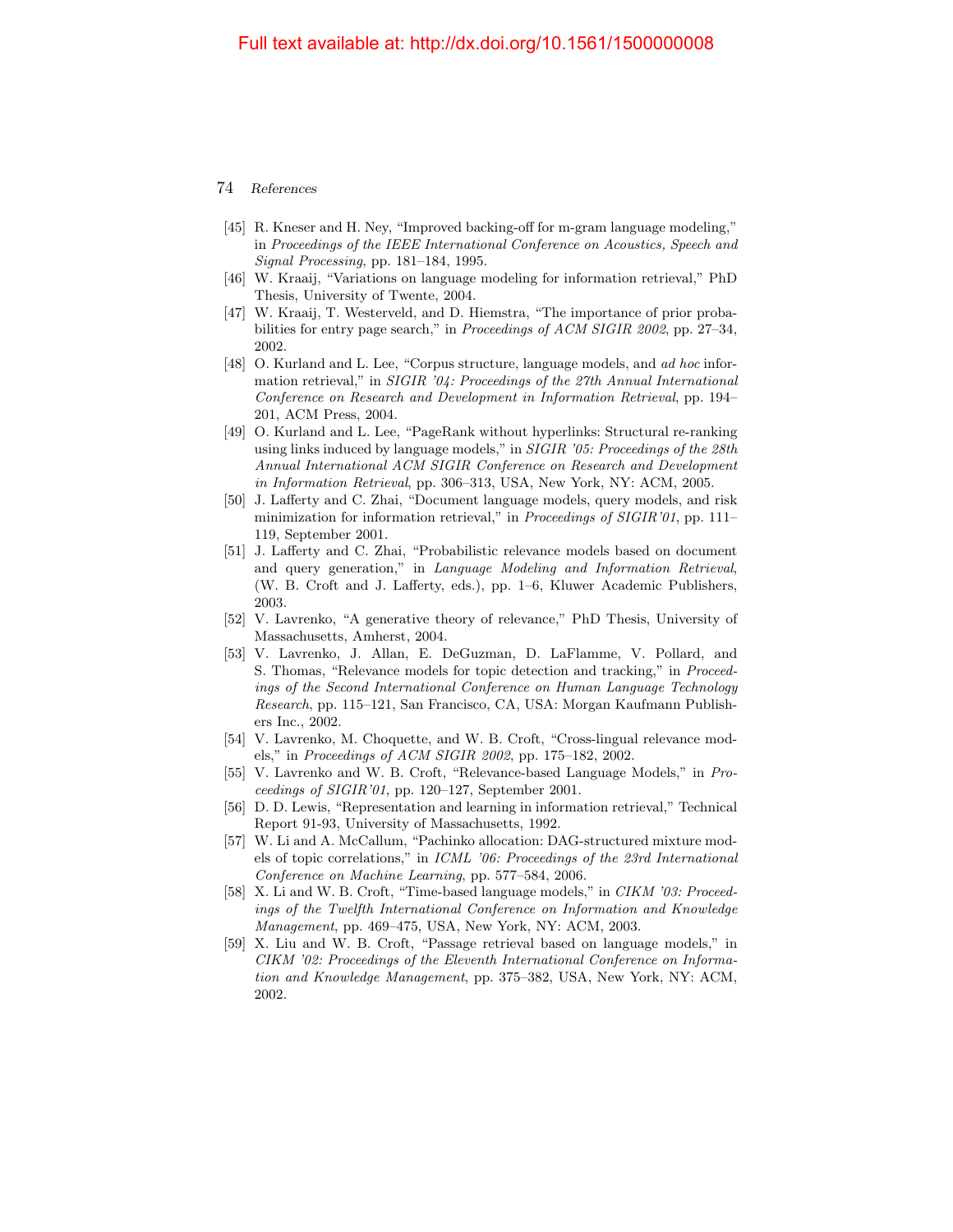- [60] X. Liu and W. B. Croft, "Cluster-based retrieval using language models," in SIGIR '04: Proceedings of the 27th Annual International Conference on Research and Development in Information Retrieval, pp. 186–193, ACM Press, 2004.
- [61] D. MacKay and L. Peto, "A hierarchical Dirichlet language model," Natural Language Engineering, vol. 1, pp. 289–307, 1995.
- [62] R. E. Madsen, D. Kauchak, and C. Elkan, "Modeling word burstiness using the Dirichlet distribution," in ICML '05: Proceedings of the 22nd International Conference on Machine Learning, pp. 545–552, USA, New York, NY: ACM, 2005.
- <span id="page-15-0"></span>[63] C. Manning, P. Raghavan, and H. Schutze, Introduction to Information Retrieval. Cambridge University Press, 2008.
- [64] A. McCallum and K. Nigam, "A comparison of event models for Naive Bayes text classification," in AAAI-1998 Learning for Text Categorization Workshop, pp. 41–48, 1998.
- [65] Q. Mei, H. Fang, , and C. Zhai, "A study of Poisson query generation model for information retrieval," in Proceedings of the 30th Annual International ACM SIGIR Conference on Research and Development in Information Retrieval, pp. 319–326, 2007.
- [66] Q. Mei and C. Zhai, "A mixture model for contextual text mining," in Proceedings of KDD '06, pp. 649–655, 2006.
- [67] Q. Mei, D. Zhang, and C. Zhai, "A general optimization framework for smoothing language models on graph structures," in *SIGIR '08: Proceedings* of the 31st Annual International ACM SIGIR Conference on Research and Development in Information Retrieval, pp. 611–618, USA, New York, NY: ACM, 2008.
- [68] D. Metzler and W. B. Croft, "A Markov random field model for term dependencies," in Proceedings of the 2005 ACM SIGIR Conference on Research and Development in Information Retrieval, pp. 472–479, 2005.
- [69] D. Metzler, V. Lavrenko, and W. B. Croft, "Formal multiple-Bernoulli models for language modeling," in SIGIR '04: Proceedings of the 27th Annual International ACM SIGIR Conference on Research and Development in Information Retrieval, pp. 540–541, USA, New York, NY: ACM, 2004.
- [70] D. H. Miller, T. Leek, and R. Schwartz, "A hidden Markov model information retrieval system," in Proceedings of the 1999 ACM SIGIR Conference on Research and Development in Information Retrieval, pp. 214–221, 1999.
- [71] T. Minka and J. Lafferty, "Expectation-propagation for the generative aspect model," in Proceedings of the UAI 2002, pp. 352–359, 2002.
- [72] R. Nallapati and J. Allan, "Capturing term dependencies using a language model based on sentence trees," in CIKM '02: Proceedings of the Eleventh International Conference on Information and Knowledge Management, pp. 383–390, USA, New York, NY: ACM, 2002.
- [73] R. Nallapati, B. Croft, and J. Allan, "Relevant query feedback in statistical language modeling," in CIKM '03: Proceedings of the Twelfth International Conference on Information and Knowledge Management, pp. 560–563, USA, New York, NY: ACM, 2003.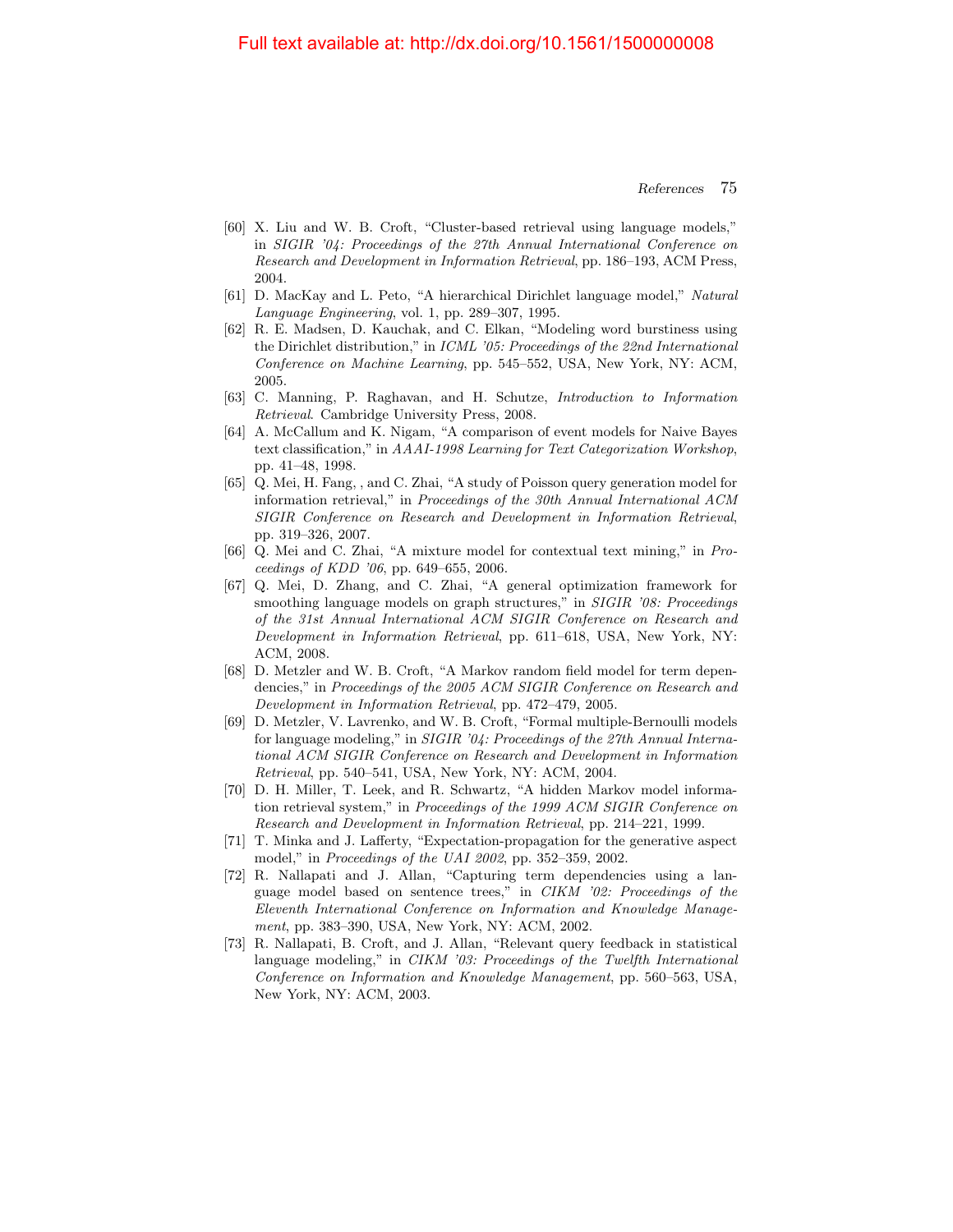- [74] H. Ney, U. Essen, and R. Kneser, "On structuring probabilistic dependencies in stochastic language modeling," Computer Speech and Language, vol. 8, pp. 1–38, 1994.
- [75] K. Ng, "A maximum likelihood ratio information retrieval model," in Proceedings of the Eighth Text REtrieval Conference (TREC-8), (E. Voorhees and D. Harman, eds.), pp. 483–492, 2000.
- <span id="page-16-7"></span>[76] P. Ogilvie and J. Callan, "Experiments using the Lemur toolkit," in Proceedings of the 2001 TREC conference, 2002.
- [77] P. Ogilvie and J. Callan, "Using language models for flat text queries in XML retrieval," in Proceedings of the Initiative for the Evaluation of XML Retrieval Workshop (INEX 2003), 2003.
- [78] P. Ogilvie and J. P. Callan, "Combining document representations for knownitem search," in Proceedings of ACM SIGIR 2003, pp. 143–150, 2003.
- [79] J. Ponte, "A language modeling approach to information retrieval," PhD Thesis, University of Massachusetts at Amherst, 1998.
- <span id="page-16-3"></span>[80] J. Ponte and W. B. Croft, "A language modeling approach to information retrieval," in Proceedings of the ACM SIGIR'98, pp. 275–281, 1998.
- [81] T. Qin, T.-Y. Liu, X.-D. Zhang, Z. Chen, and W.-Y. Ma, "A study of relevance propagation for web search," in Proceedings of SIGIR 2005, pp. 408–415, 2005.
- [82] L. R. Rabiner, "A tutorial on hidden Markov models," Proceedings of the IEEE, vol. 77, pp. 257–285, 1989.
- <span id="page-16-4"></span>[83] S. Robertson and K. Sparck Jones, "Relevance weighting of search terms," Journal of the American Society for Information Science, vol. 27, pp. 129– 146, 1976.
- <span id="page-16-5"></span>[84] S. Robertson and S. Walker, "Some simple effective approximations to the 2-Poisson model for probabilistic weighted retrieval," in Proceedings of SIGIR'94, pp. 232–241, 1994.
- [85] S. E. Robertson, "The probability ranking principle in IR," Journal of Documentation, vol. 33, pp. 294–304, December 1977.
- <span id="page-16-6"></span>[86] S. E. Robertson, S. Walker, K. Sparck Jones, M. M. Hancock-Beaulieu, and M. Gatford, "Okapi at TREC-3," in The Third Text Retrieval Conference  $(TREC-3)$ , (D. K. Harman, ed.), pp. 109–126, 1995.
- [87] J. Rocchio, "Relevance feedback in information retrieval," in The SMART Retrieval System: Experiments in Automatic Document Processing, pp. 313– 323, Prentice-Hall Inc., 1971.
- [88] T. Roelleke and J. Wang, "A parallel derivation of probabilistic information retrieval models," in SIGIR '06: Proceedings of the 29th Annual International ACM SIGIR Conference on Research and Development in Information Retrieval, pp. 107–114, New York, NY, USA: ACM, 2006.
- <span id="page-16-0"></span>[89] G. Salton, Automatic Text Processing: The Transformation, Analysis and Retrieval of Information by Computer. Addison-Wesley, 1989.
- <span id="page-16-1"></span>[90] G. Salton and M. McGill, Introduction to Modern Information Retrieval. McGraw-Hill, 1983.
- <span id="page-16-2"></span>[91] G. Salton, C. S. Yang, and C. T. Yu, "A theory of term importance in automatic text analysis," Journal of the American Society for Information Science, vol. 26, pp. 33–44, Jan–Feb 1975.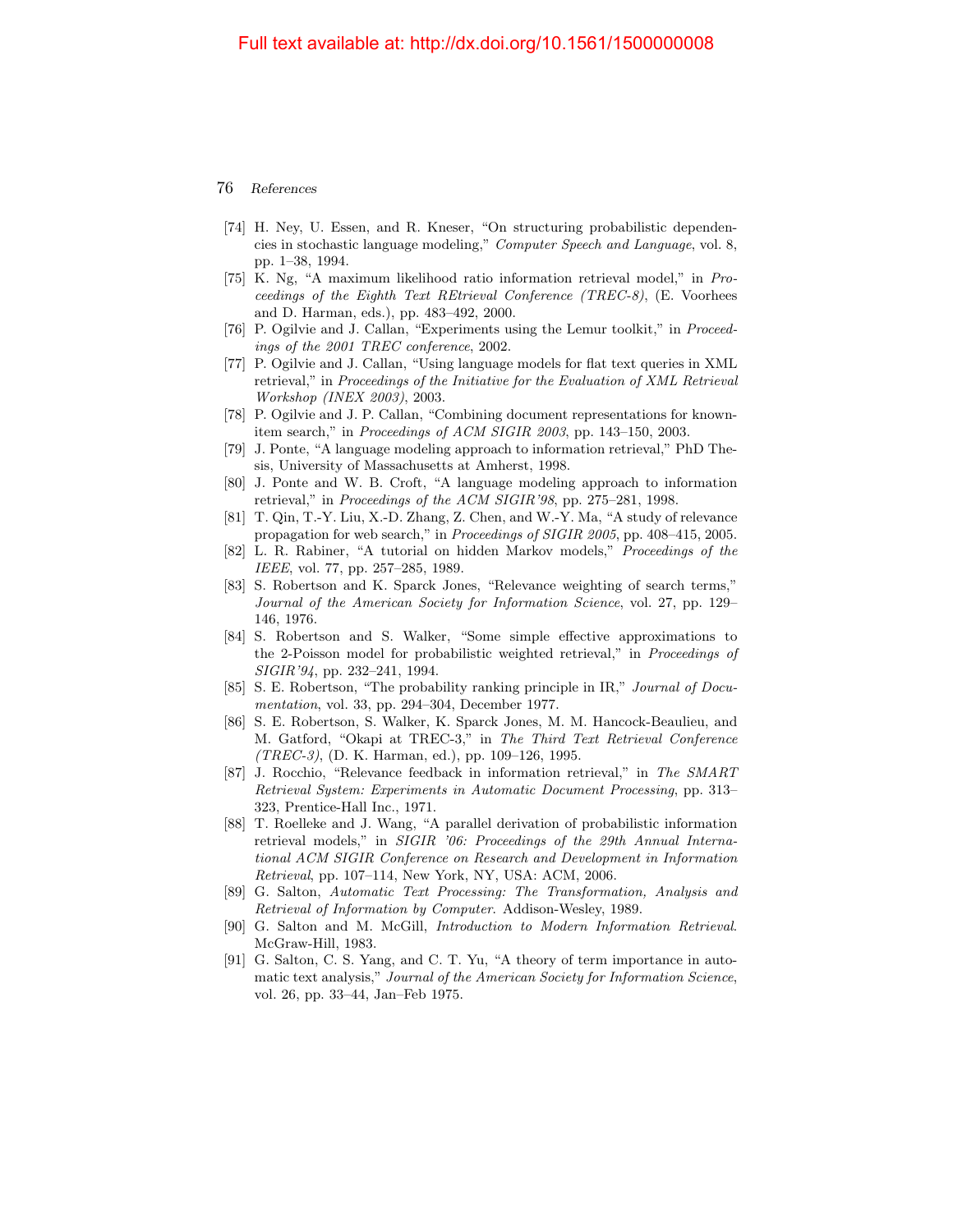- [92] A. Shakery and C. Zhai, "A probabilistic relevance propagation model for hypertext retrieval," in Proceedings of CIKM 2006, pp. 550–558, 2006.
- [93] A. Shakery and C. Zhai, "Smoothing document language models with probabilistic term count propagation," Information Retrieval, vol. 11, pp. 139–164, 2008.
- [94] X. Shen, B. Tan, and C. Zhai, "Context-sensitive information retrieval using implicit feedback," in Proceedings of SIGIR 2005, pp. 43–50, 2005.
- <span id="page-17-1"></span>[95] L. Si, R. Jin, J. P. Callan, and P. Ogilvie, "A language modeling framework for resource selection and results merging," in Proceedings of CIKM 2002, pp. 391–397, 2002.
- <span id="page-17-0"></span>[96] A. Singhal, C. Buckley, and M. Mitra, "Pivoted document length normalization," in Proceedings of the 1996 ACM SIGIR Conference on Research and Development in Information Retrieval, pp. 21–29, 1996.
- [97] F. Song and W. B. Croft, "A general language model for information retrieval," in Proceedings of the 1999 ACM SIGIR Conference on Research and Development in Information Retrieval, pp. 279–280, 1999.
- [98] K. Sparck Jones, S. Robertson, D. Hiemstra, and H. Zaragoza, "Language modeling and relevance," in Language Modeling for Information Retrieval, (W. B. Croft and J. Lafferty, eds.), pp. 57–72, 2003.
- <span id="page-17-2"></span>[99] M. Spitters and W. Kraaij, "Language models for topic tracking," in Language Modeling for Information Retrieval, pp. 95–124, 2003.
- [100] M. Srikanth and R. Srihari, "Biterm language models for document retrieval," in SIGIR '02: Proceedings of the 25th Annual International ACM SIGIR Conference on Research and Development in Information Retrieval, pp. 425–426, USA, New York, NY: ACM, 2002.
- [101] M. Srikanth and R. Srihari, "Exploiting syntactic structure of queries in a language modeling approach to IR," in CIKM '03: Proceedings of the Twelfth International Conference on Information and Knowledge Management, pp. 476–483, USA, New York, NY: ACM, 2003.
- [102] M. Srikanth and R. Srihari, "Incorporating query term dependencies in language models for document retrieval," in SIGIR '03: Proceedings of the 26th Annual International ACM SIGIR Conference on Research and Development in Informaion Retrieval, pp. 405–406, USA, New York, NY: ACM, 2003.
- [103] M. Steyvers, P. Smyth, M. Rosen-Zvi, and T. Griffiths, "Probabilistic authortopic models for information discovery," in Proceedings of KDD'04, pp. 306– 315, 2004.
- [104] T. Strzalkowski and B. Vauthey, "Information retrieval using robust natural language processing," in Proceedings of the 30th annual meeting on Association for Computational Linguistics, pp. 104–111, Morristown, NJ, USA: Association for Computational Linguistics, 1992.
- [105] B. Tan, X. Shen, and C. Zhai, "Mining long-term search history to improve search accuracy," in *KDD*, pp. 718–723, 2006.
- [106] T. Tao, X. Wang, Q. Mei, and C. Zhai, "Language model information retrieval with document expansion," in Proceedings of the Main Conference on Human Language Technology Conference of the North American Chapter of the Association of Computational Linguistics, pp. 407–414, Morristown, NJ, USA: Association for Computational Linguistics, 2006.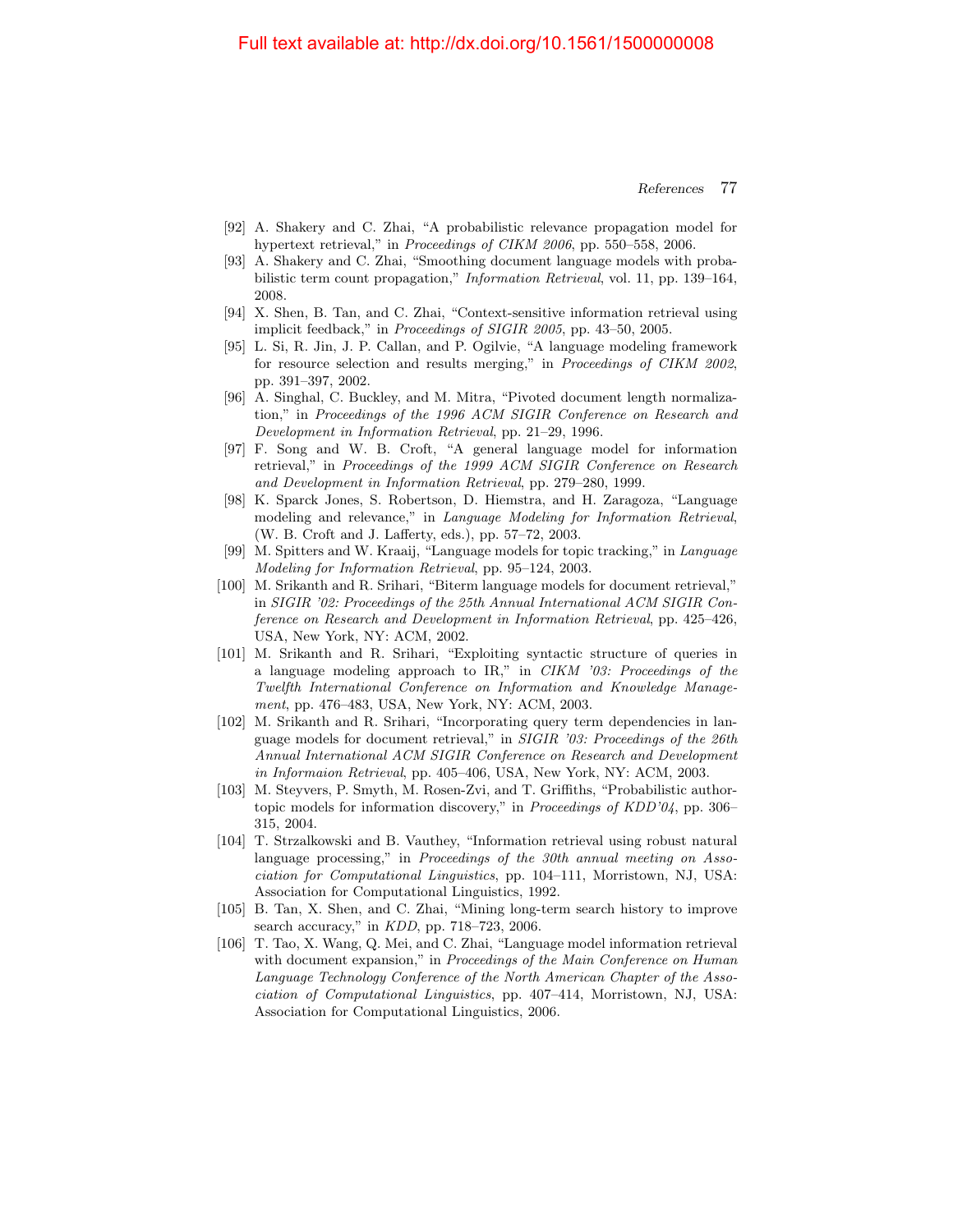- [107] T. Tao and C. Zhai, "Mixture clustering model for pseudo feedback in information retrieval," in Proceedings of the 2004 Meeting of the International Federation of Classification Societies, Spriner, 2004.
- [108] T. Tao and C. Zhai, "Regularized estimation of mixture models for robust pseudo-relevance feedback," in Proceedings of ACM SIGIR 2006, pp. 162–169, 2006.
- <span id="page-18-2"></span>[109] H. Turtle and W. B. Croft, "Evaluation of an inference network-based retrieval model," ACM Transactions on Information Systems, vol. 9, pp. 187–222, July 1991.
- <span id="page-18-3"></span>[110] C. J. van Rijbergen, "A theoretical basis for the use of co-occurrence data in information retrieval," Journal of Documentation, pp. 106–119, 1977.
- <span id="page-18-0"></span>[111] C. J. van Rijsbergen, "A non-classical logic for information retrieval," The Computer Journal, vol. 29, no. 6, pp. 481–485, 1986.
- [112] X. Wang, H. Fang, and C. Zhai, "Improve retrieval accuracy for difficult queries using negative feedback," in CIKM '07: Proceedings of the Sixteenth ACM Conference on Conference on Information and Knowledge Management, pp. 991–994, USA, New York, NY: ACM, 2007.
- [113] X. Wei and W. Bruce Croft, "LDA-based document models for ad-hoc retrieval," in SIGIR '06: Proceedings of the 29th Annual International ACM SIGIR Conference on Research and Development in Information Retrieval, pp. 178–185, USA, New York, NY: ACM, 2006.
- [114] S. K. M. Wong and Y. Y. Yao, "A probability distribution model for information retrieval," Information Processing and Management, vol. 25, pp. 39–53, 1989.
- <span id="page-18-1"></span>[115] S. K. M. Wong and Y. Y. Yao, "On modeling information retrieval with probabilistic inference," ACM Transactions on Information Systems, vol. 13, pp. 69– 99, 1995.
- [116] J. Xu and W. B. Croft, "Query expansion using local and global document analysis," in Proceedings of the SIGIR'96, pp. 4–11, 1996.
- [117] J. Xu and W. B. Croft, "Cluster-based language models for distributed retrieval," in Proceedings of the SIGIR'99, pp. 254–261, 1999.
- [118] J. Xu, R. Weischedel, and C. Nguyen, "Evaluating a probabilistic model for cross-lingual information retrieval," in SIGIR '01: Proceedings of the 24th Annual International ACM SIGIR Conference on Research and Development in Information Retrieval, pp. 105–110, USA, New York, NY: ACM, 2001.
- [119] H. Zaragoza, D. Hiemstra, and M. E. Tipping, "Bayesian extension to the language model for ad hoc information retrieval," in *Proceedings of ACM* SIGIR 2003, pp. 4–9, 2003.
- [120] C. Zhai, "Fast statistical parsing of noun phrases for document indexing," in 5th Conference on Applied Natural Language Processing (ANLP-97), pp. 312– 319, March 31–April 3 1997.
- [121] C. Zhai, "Risk minimization and language modeling in text retrieval," PhD Thesis, Carnegie Mellon University, 2002.
- <span id="page-18-4"></span>[122] C. Zhai, W. W. Cohen, and J. Lafferty, "Beyond independent relevance: Methods and evaluation metrics for subtopic retrieval," in Proceedings of ACM SIGIR'03, pp. 10–17, August 2003.